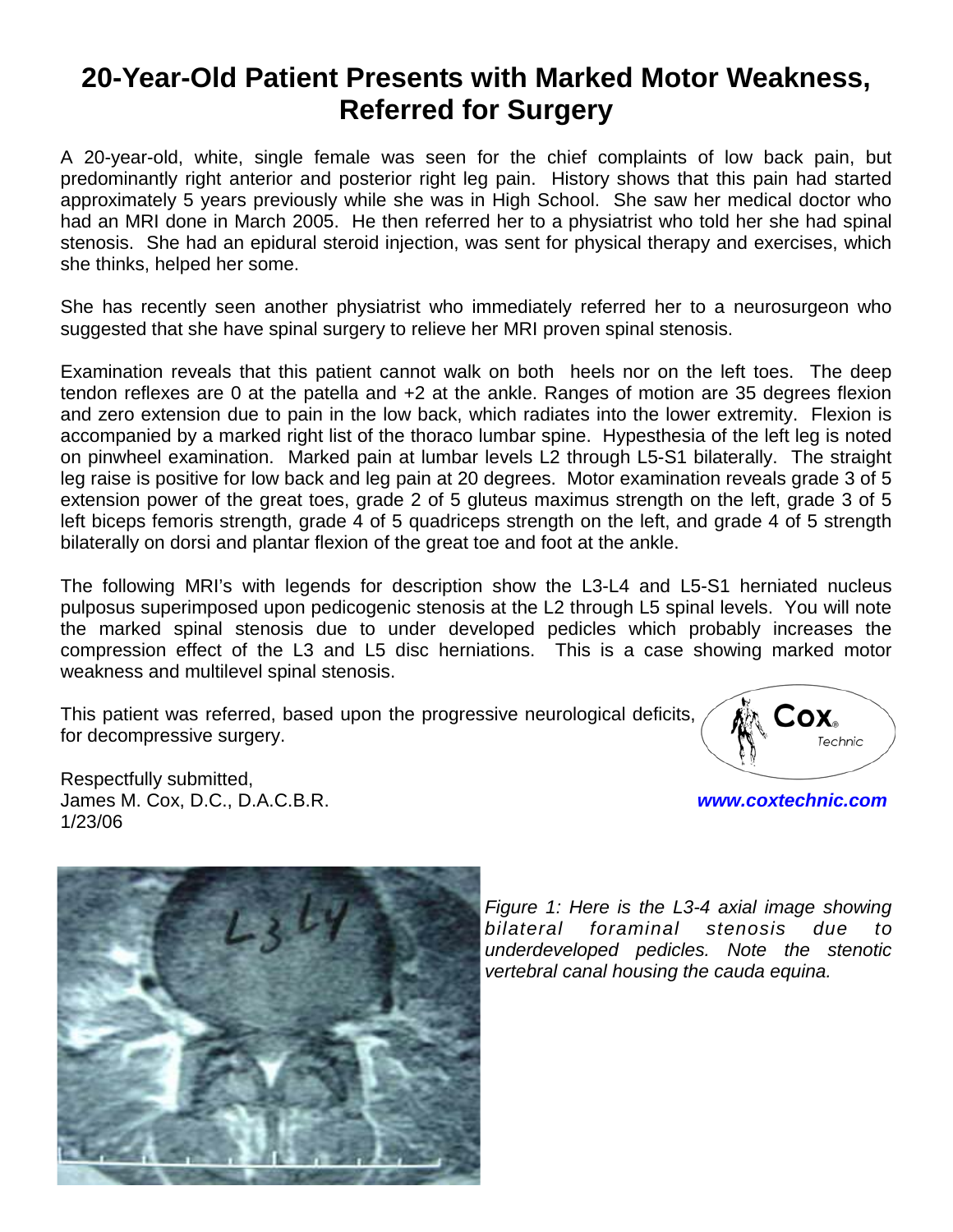

*Figure 2: Here is the L4-5 axial image. As in Figure 1, the congenitally short pedicles create vertebral canal and foraminal stenosis. Note the small area for the cauda equina and the broad based L4-5 disc bulge that markedly narrows the sagittal diameter of the vertebral canal. The lateral recesses and osseoligamentous canals are markedly narrowed and stenotic, creating nerve root and dorsal root ganglion compression.* 

*Figure 3: Here is the L5-S1 axial disc view showing the left paracentral free fragment of disc material that displaces the thecal sac. Again there is shortening of the sagittal length of the pedicles creating sagittal stenosis of the vertebral canal which increases the stenotic effect of the disc fragment.* 



*Figure 4: This sagittal MRI shows the L3-4 and L5-S1 disc herniations that contact the thecal sac to create stenosis and cauda equina compression. Note carefully the indentation of the cauda equina by these disc herniations and fragments.*